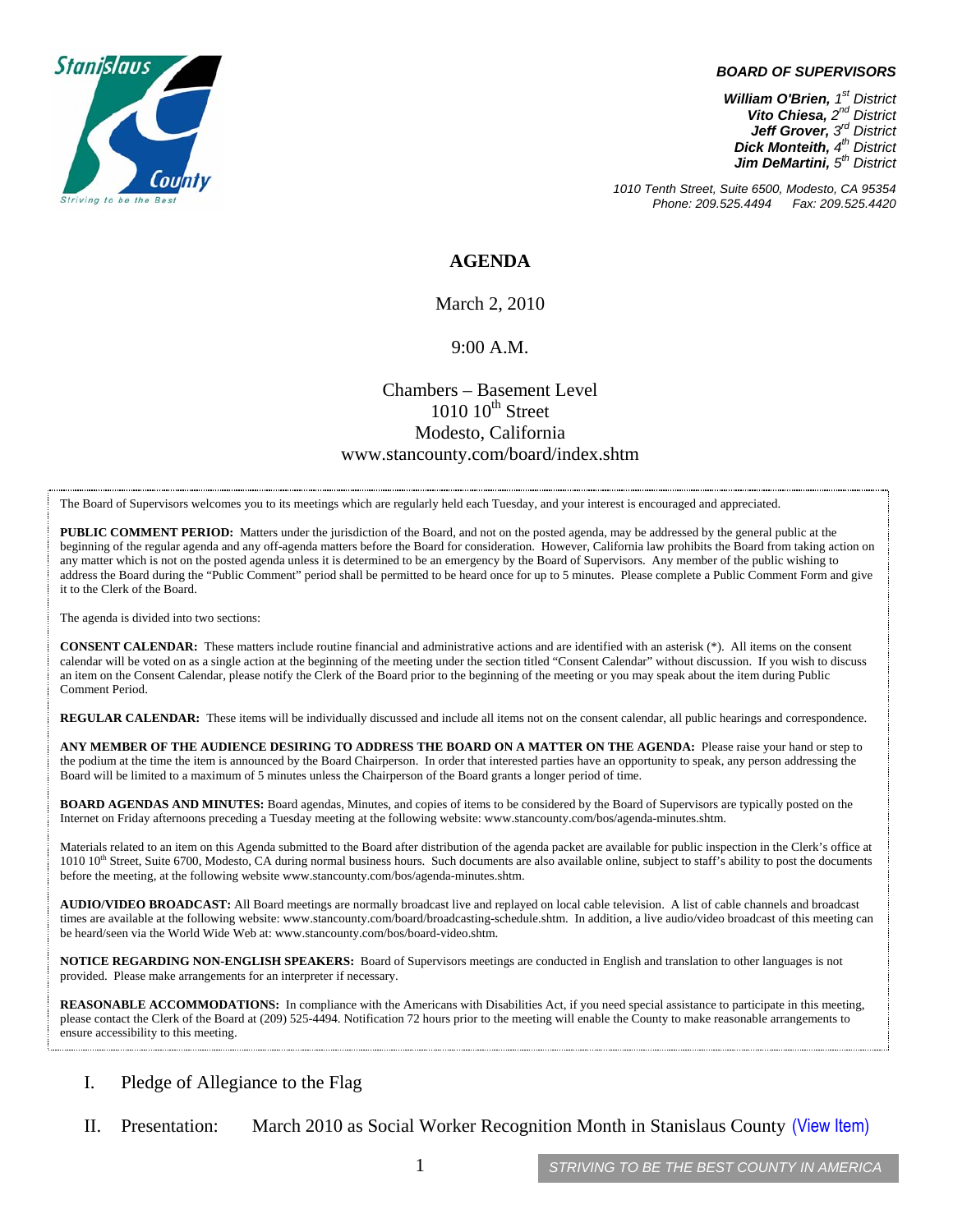# III. Public Comment Period

- IV. Consent Calendar
- V. Agenda Items
	- A. Miscellaneous
	- \* 1. Approval of the Minutes for February 16, 2010 ([View Item\)](http://www.stancounty.com/bos/minutes/2010/min02-16-10.pdf)
	- \* 2. Approval of Appointment of:
		- a. Arleen Hernandez to the South Modesto Municipal Advisory Council ([View Item\)](http://www.stancounty.com/bos/agenda/2010/20100302/A02a.pdf)
		- b. Dolleen Haskell to the Knights Ferry Municipal Advisory Council ([View Item\)](http://www.stancounty.com/bos/agenda/2010/20100302/A02b.pdf)
		- c. Miguel Monteon to the Crows Landing Community Services District Board of Directors ([View Item\)](http://www.stancounty.com/bos/agenda/2010/20100302/A02c.pdf)
	- \* 3. Acceptance of the Resignation of:
		- a. Theodore Reimers from the Stanislaus County Planning Commission ([View Item\)](http://www.stancounty.com/bos/agenda/2010/20100302/A03a.pdf)
		- b. Derek Davis from the Oakdale Rural Fire Protection District Board of Directors ([View Item\)](http://www.stancounty.com/bos/agenda/2010/20100302/A03b.pdf)
	- \* 4. Approval to Proclaim the First Saturday of May as the Bette Belle Smith Day of Service in Stanislaus County ([View Item\)](http://www.stancounty.com/bos/agenda/2010/20100302/A04.pdf)
	- \* 5. Approval of a Commendation for Michael Franck Upon his Retirement from the Department of Environmental Resources ([View Item\)](http://www.stancounty.com/bos/agenda/2010/20100302/A05.pdf)
	- B. Chief Executive Office
	- \* 1. Approval to Accept the County of Stanislaus Treasury Oversight Committee's Annual Audit and Annual Certificates of Compliance, and Approval of Amendment to the Treasury Pool Investment Policy – Treasurer-Tax Collector ([View Item\)](http://www.stancounty.com/bos/agenda/2010/20100302/B01.pdf)
	- \* 2. Approval to Accept the Stanislaus County Treasury Pool's January 2010 Monthly Investment Report – Treasurer-Tax Collector ([View Item\)](http://www.stancounty.com/bos/agenda/2010/20100302/B02.pdf)
	- \* 3. Approval to Introduce and Waive the First Reading of an Ordinance Repealing Chapter 9.65 of the Stanislaus County Code Regarding Establishment of the Stanislaus Family Justice Center Commission – Chief Executive Office ([View Item\)](http://www.stancounty.com/bos/agenda/2010/20100302/B03.pdf)
		- 4. Approval to Adopt a Resolution Initiating a Sixth Expansion of the Stanislaus Enterprise Zone by Approximately 101.65 Acres in the Unincorporated Area and Authorization to Submit a Zone Expansion Application Request to the State of California – Chief Executive Office ([View Item\)](http://www.stancounty.com/bos/agenda/2010/20100302/B04.pdf)
		- 5. Consideration and Approval of the Mid-Year Financial Report for Fiscal Year 2009-2010, Transfers from Appropriations for Contingencies, Adjustments to the Budget, Staffing Changes and Related Actions – Chief Executive Office ([View Item\)](http://www.stancounty.com/bos/agenda/2010/20100302/B05.pdf)
	- C. Department of Public Works
	- \* 1. Approval to Adopt the Negative Declaration for the McHenry Avenue Widening Phase 1 (Ladd Road to Hogue Road) Project ([View Item\)](http://www.stancounty.com/bos/agenda/2010/20100302/C01.pdf)
	- \* 2. Approval to Appoint Curt Chappell as the Interim County Surveyor ([View Item\)](http://www.stancounty.com/bos/agenda/2010/20100302/C02.pdf)
		- 3. Approval to Adopt a Resolution Initiating Proceedings for the Formation of County Service Area 28-Grayson ([View Item\)](http://www.stancounty.com/bos/agenda/2010/20100302/C03.pdf)
	- D. Department of Planning and Community Development
	- \* 1. Authorization to Record a Certificate of Cancellation of a 114.8 Acre Portion of Williamson Act Contract No. 1975-1888 – Sun Dry Products (Original Contract Name: Anthony C. Ruggiero) ([View Item\)](http://www.stancounty.com/bos/agenda/2010/20100302/D01.pdf)